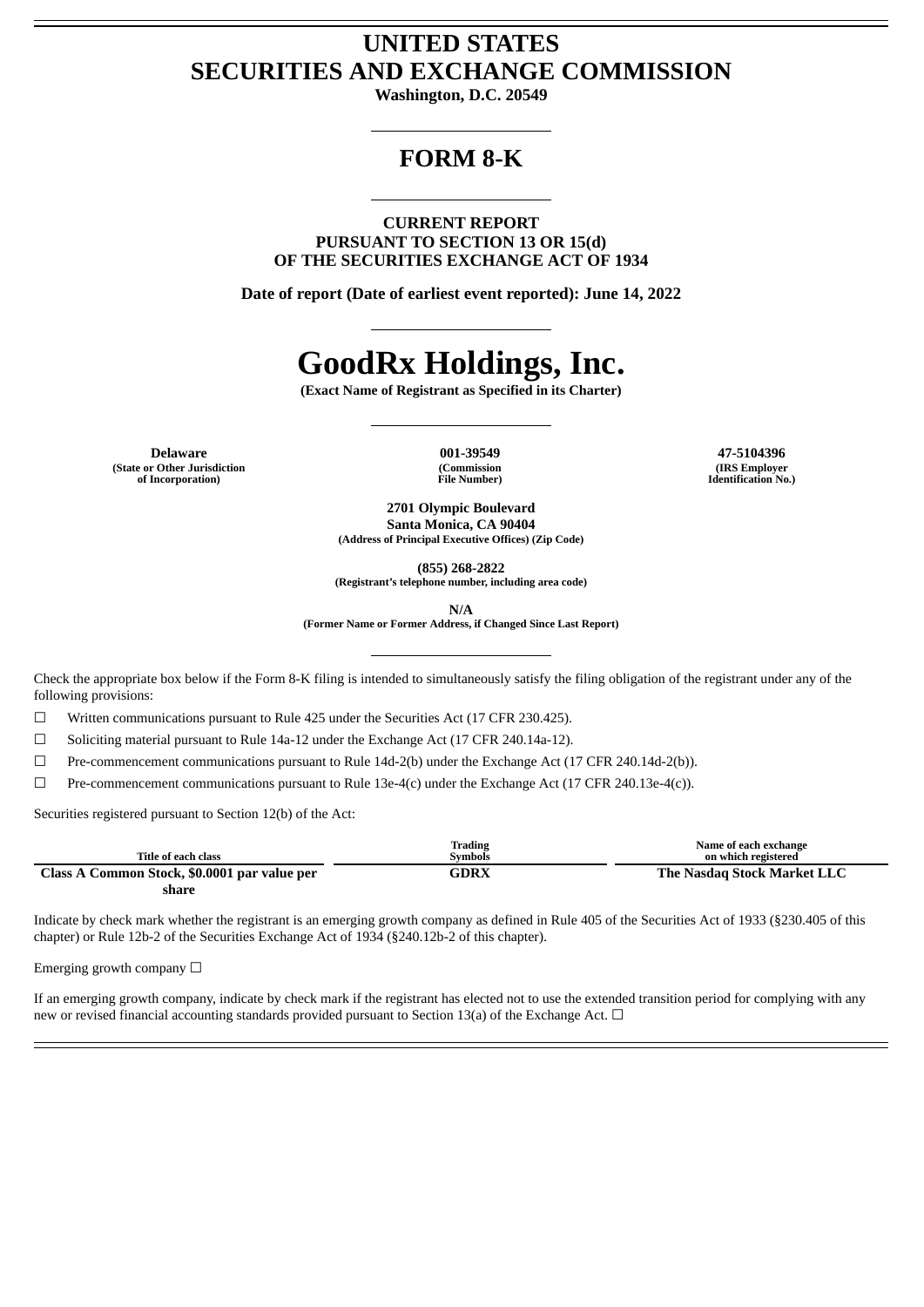#### **Item 5.07. Submission of Matters to a Vote of Security Holders.**

On June 14, 2022, GoodRx Holdings, Inc. (the "Company") held its Annual Meeting of Stockholders. Holders of the Company's Class A common stock were entitled to one vote per share held as of the close of business on April 19, 2022 (the "Record Date") and holders of the Company's Class B common stock were entitled to ten votes per share held as of the Record Date. A total of 66,335,629 shares of the Company's Class A common stock and 311,481,628 shares of the Company's Class B common stock were present in person or represented by proxy at the meeting, representing approximately 98.8% percent of the combined voting power of the Company's Class A and Class B common stock as of the Record Date. The following are the voting results for the proposals considered and voted upon at the meeting, each of which were described in the Company's Definitive Proxy Statement filed with the Securities and Exchange Commission on April 27, 2022.

Item 1 — Election of three Class II directors for a term of office expiring on the date of the annual meeting of stockholders in 2025 and until their respective successors have been duly elected and qualified.

|                   | <b>Votes FOR</b> | Votes WITHHELD | <b>Broker Non-Votes</b> |
|-------------------|------------------|----------------|-------------------------|
| Christopher Adams | 3,152,828,295    | 4.576.842      | 23,746,772              |
| Trevor Bezdek     | 3,153,019,051    | 4.386.086      | 23,746,772              |
| Adam Karol        | 3,152,813,570    | 4.591.567      | 23,746,772              |

Item 2 — Ratification of the appointment of PricewaterhouseCoopers LLP as the Company's independent registered public accounting firm for the fiscal year ending December 31, 2022.

| <b>Votes FOR</b><br>$\cdots$ | <b>AINS"</b><br>$  -$<br>votes<br>. <b>A</b> | "AINE.<br>$\cdots$<br>Motor.<br>$\begin{array}{ccc} \multicolumn{3}{c} {\color{black}} & \multicolumn{3}{c} {\color{black}} & \multicolumn{3}{c} {\color{black}} \end{array} \end{array} \qquad \qquad \begin{array}{ccc} \multicolumn{3}{c} {\color{black}} & \multicolumn{3}{c} {\color{black}} \end{array} \qquad \qquad \begin{array}{ccc} \multicolumn{3}{c} {\color{black}} & \multicolumn{3}{c} {\color{black}} \end{array} \qquad \qquad \begin{array}{ccc} \multicolumn{3}{c} {\color{black}} & \multicolumn{3}{c} {\color{black}} \end{array} \qquad \qquad \begin{array}{ccc} \multicolumn{$ | Broker Non-Votes<br>. |
|------------------------------|----------------------------------------------|---------------------------------------------------------------------------------------------------------------------------------------------------------------------------------------------------------------------------------------------------------------------------------------------------------------------------------------------------------------------------------------------------------------------------------------------------------------------------------------------------------------------------------------------------------------------------------------------------------|-----------------------|
| 3,180,944<br>ے4ס             | 89 262                                       | $\Omega$<br>ט ו                                                                                                                                                                                                                                                                                                                                                                                                                                                                                                                                                                                         |                       |

Item 3 — Approval, on an advisory (non-binding) basis, of the frequency of future advisory votes on the compensation of our named executive officers.

| ONE.<br>Year         | ٦A<br>Years<br>. | $\sim$<br>RFI<br>Years<br>$\sim$ $\sim$ $\sim$ | DС<br>IN.<br>votes   | Votes<br>sroke:<br>$\sim$ N <sub>l</sub> $\sim$ r <sup>1</sup> |
|----------------------|------------------|------------------------------------------------|----------------------|----------------------------------------------------------------|
| l 171<br>5h<br>ن و ب | 628<br>۹Λ        |                                                | $\prime\prime\prime$ |                                                                |

Based on the foregoing votes, Christopher Adams, Trevor Bezdek and Adam Karol were elected, Item 2 was approved and "ONE Year" was approved as the frequency of future advisory votes on the frequency of future stockholder advisory votes on executive compensation. In light of these results, which are consistent with the Board's recommendation, the Company has determined to hold an advisory (non-binding) vote on executive compensation each year until such time as the next advisory (non-binding) vote regarding the frequency of advisory votes on executive compensation is submitted to the Company's stockholders.